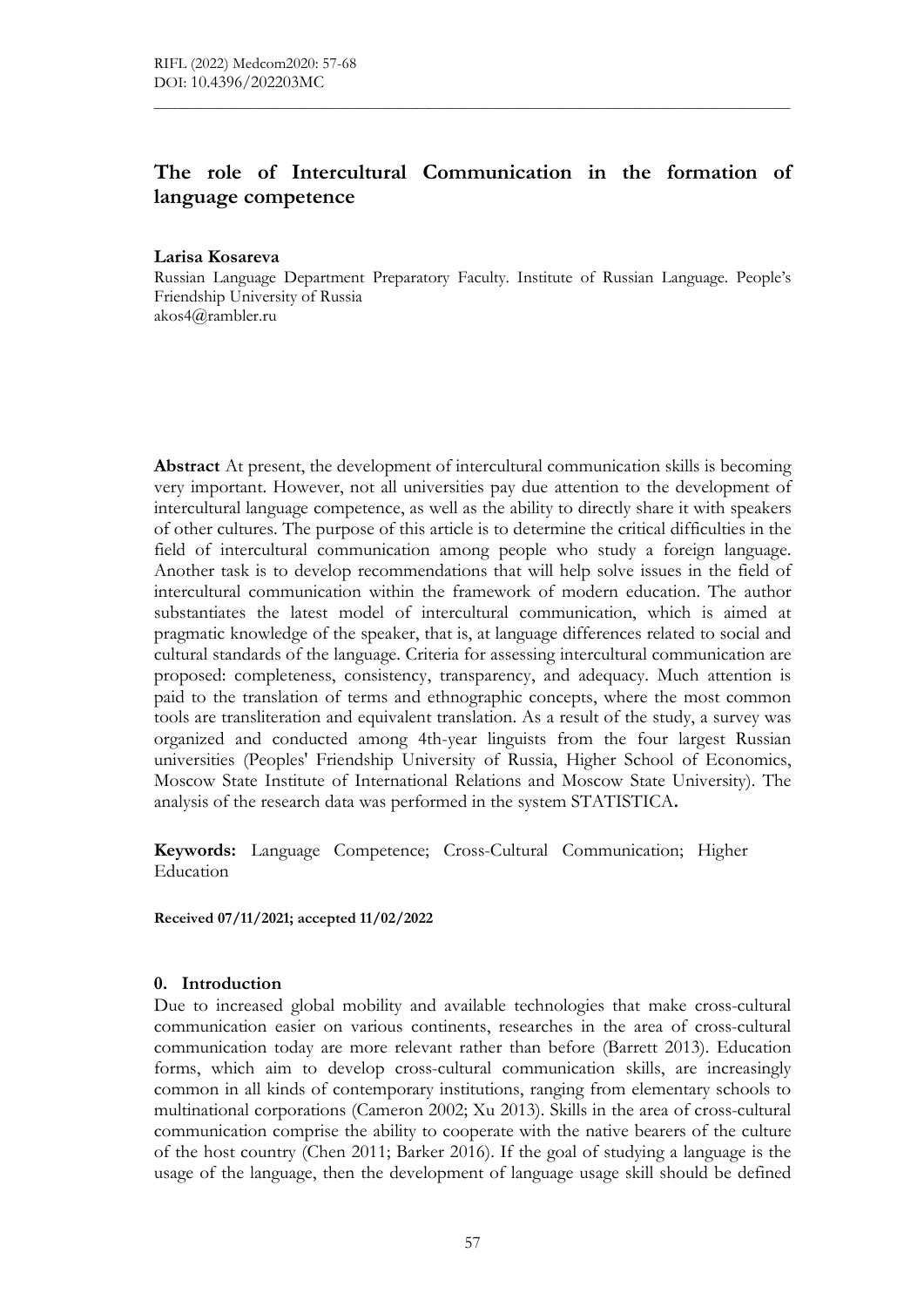and assessed by the capability of communication. In naturalistic (non-classroom) settings, human language communication, of course, takes both oral and written forms and develops in one or more languages wherever social interaction occurs (Savignon 2017).

The latest model of communication competence keeps the leading position of social and cultural communication (Safina 2014; Lantz-Deaton 2017). The latter means pragmatic knowledge of the speaker, namely how in a due manner to express oneself in an entire social and cultural context of the talk. It contains the knowledge of language variation referring to social and cultural standards of the target language (Baraldi 2006; Celce-Murcia 2008). In fact, social and cultural mistake can be much more serious compared to the language mistake when somebody participates in oral communication (Oliver et al. 2005). Completeness, consistency and transparency as well as adequacy are of great importance in awareness and teaching cross-cultural communication competence (Piller 2017). It is necessary to monitor whether all aspects of cross-cultural communication competence have been taken into account (completeness), that their connection to the training becomes evident (consistency) and that they can be understood by all participants of the talk (Spencer-Rodgers & McGovern 2002).

One of the difficulties of intercultural communication is the translation of terms and ethnographic concepts, where the most common translation tools are transliteration and equivalent translation (Mukhtarova et al. 2019). However, loan translation and neologisms may also occur during translation, which reduces the quality of intercultural communication. Hence, the inclusion of translation techniques in language learning strategies becomes mandatory (Lee 2010). The quality of students' intercultural competence depends on the quality of language competence. Since each language contains a number of language units that serve as the key to understanding the culture of its native speakers (Akizhanova et al. 2018). Through the national-cultural marking of a linguistic attribute, participants of intercultural communication can understand the national- cultural values of the interlocutor (Kiynova et al. 2018). The latter will contribute to the psychological adaptation of participants: their psychological well-being and sociocultural competence (Sam & Berry 2010).

Thus, the complex process of mastering the competence of intercultural communication should take into account:

- The most effective strategies for learning a foreign language.
- The terminology and classification of foreign cultures.
- The use of new educational technologies and models.
- The influence of the cultural context when choosing a language for learning (Chamot 2004).

Taking these backdrops into consideration, the key objectives of the research are:

- To examine how the level of language competence influences the development of cross-cultural communication competence skills.
- Defining key complex issues in the area of cross-cultural communication among students of the foreign language course.
- Making up recommendations which can help to solve the issues within the cross- cultural communication in contemporary education.

The paper consists of seven main sections. The rationale of the research has already been discussed in the introduction describing the problematic issues in the area of crosscultural communication within up-to-date education. The following section reviews key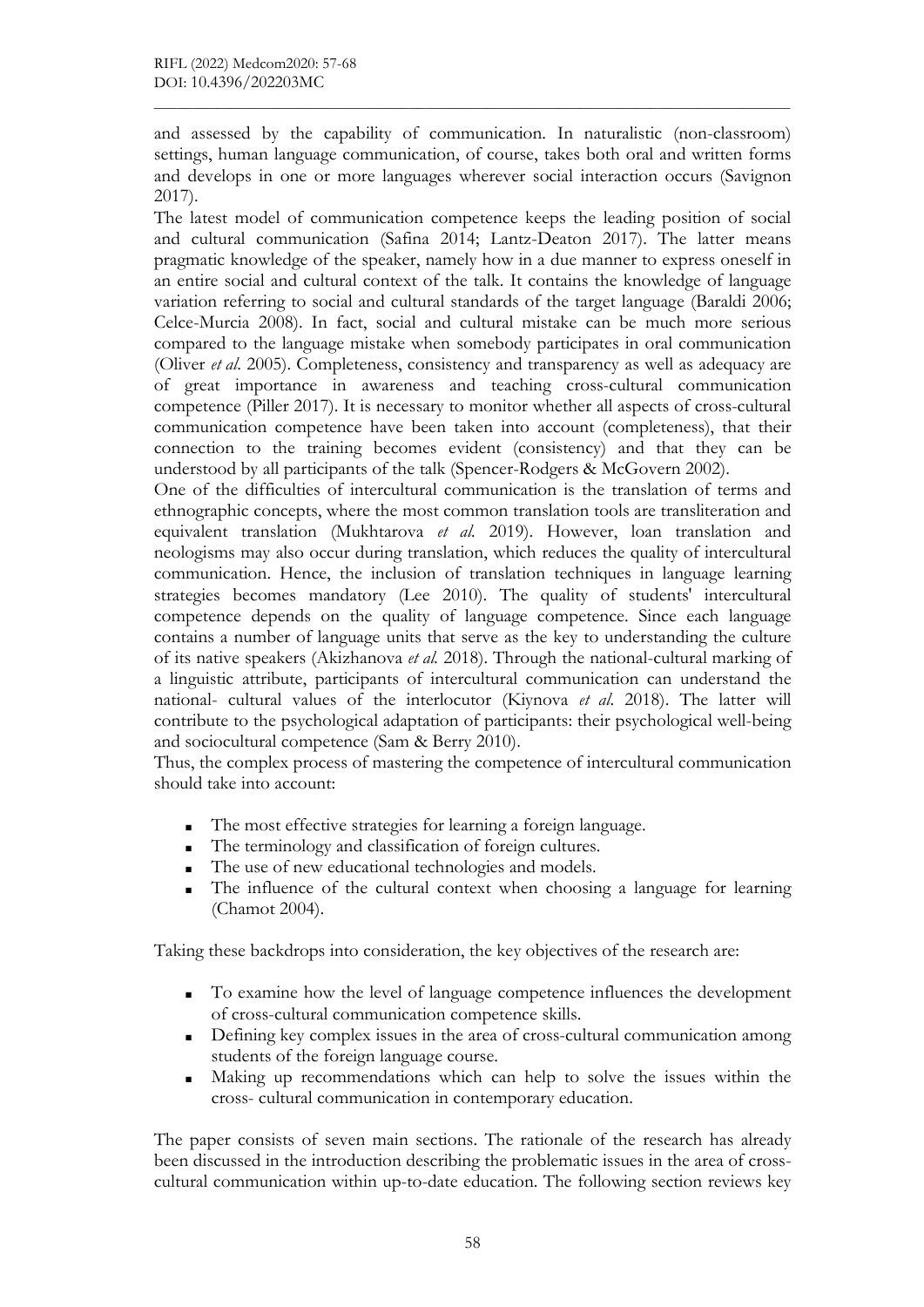literature relevant to the research demonstrating the central aspects of the problems of students' mastery of cross-cultural competence presented in relevant studies of international linguists. The section following this presents the research sample, study design, participant's selection criterion, used questionnaires, the grounds of statistical analysis and possible research limitations. The results section describes the data obtained after the experiment. The researchers propose ways to improve students' language competences and professors' readiness to work in a multicultural environment. Discussion part reveals the international perspective of the research issue using the comparative approach. In conclusions, the summary of the study is presented.

### 1. Literature review

If students live in an environment where they do not have direct face-to-face contact with native speakers, their needs will differ from those who have a constant face-to-face contact with native speakers. Specified needs of certain students can differ from the general level of intercultural contacts in the society in the form that it exists today (Gudykunst et al. 2005). As certain students are developing differently it is necessary to bear it in mind while teaching and training (Block & Cameron 2002). The objectives in the elaboration of the curriculum and teaching materials on a foreign language should not be in conflict. Communication competence should always comprise cultural competence (Spencer- Rodgers & McGovern 2002).

A special place in the process of mastering cross- cultural competence is occupied by proper names, which are the result of cultural and linguistic interaction (Novikova et al. 2019). At the same time, the professor gives the base for the use of proper names for students, demonstrating the most relevant speech turns in communication with them. Thus, the professor's level of preparation, through an example of which students will form intercultural language competence, becomes highly essential (Fahrutdinova et al. 2014). Besides, through the professor, the student masters cultural keywords — a number of language units that serve as the key to understanding the culture of native speakers. Such language units directly serve as a tool for cross-cultural communication and as indicators for describing and understanding cultures (Akizhanova et al. 2018). Mastering cross-cultural competence ensures the construction of a single ethnic identity of an international student and a native speaker in the communication process, thereby maximum communication efficiency is achieved and the risk of inter-ethnic conflict, due to misunderstanding, is minimised (Tsapko et al. 2018). The next section discusses the issues linked to methodology.

# 2. Methods

### 2.1. Participants

Based on the identified objectives, empirical research was organised and carried out which consisted of the survey of students at the bachelor's level from four state institutions of higher education. In total 650 students aged 20 to 21 (68% women and 32% men) participated in the survey (Table 1). All participants were the students of fulltime education. The purposive sampling was considered as the most suitable way of the sampling. Prior to the collection of the data the consultation with the experts was held with the purpose of the soundness of the questionnaire. The experts from communication and language units assessed the questionnaire as an appropriate tool for the present research.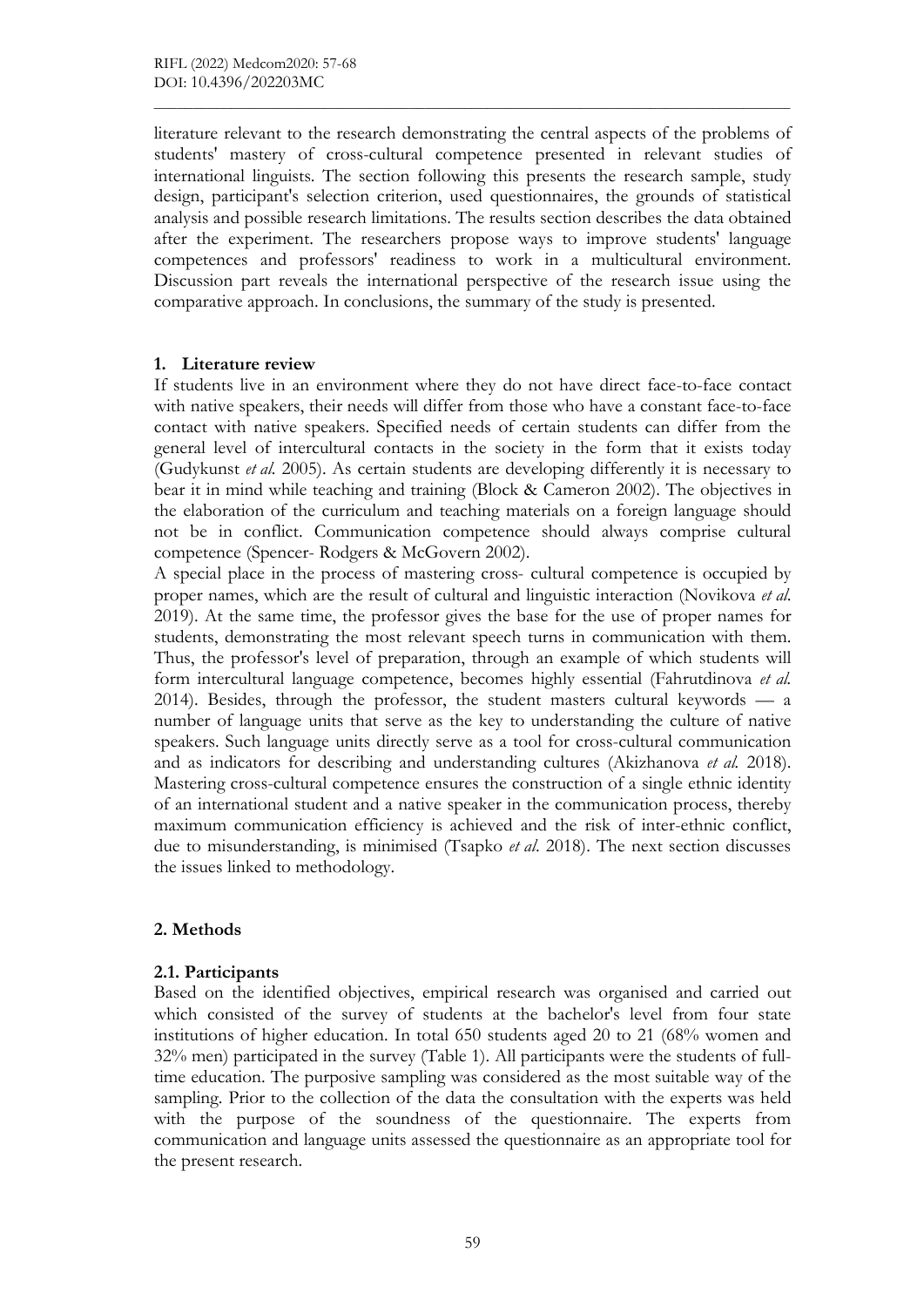| Number of the Students | Age       | University                                                           | <b>Special Field</b>                                                                          |
|------------------------|-----------|----------------------------------------------------------------------|-----------------------------------------------------------------------------------------------|
| 177                    | $20 - 21$ | Friendship<br>Peoples'<br>University of Russia                       | Linguistics                                                                                   |
| 198                    | $20 - 21$ | Higher<br>School<br>of<br>Economics                                  | Foreign languages and<br>cross-cultural<br>communication                                      |
| 125                    | $20 - 21$ | Moscow<br>Institute<br>of<br>State<br><b>International Relations</b> | Translation,<br>linguistic<br>and cultural studies,<br>cross-cultural<br>and<br>communication |
| 150                    | $20 - 21$ | <b>Moscow State University</b>                                       | Faculty<br>of<br>foreign<br>languages and regional<br>studies                                 |

Table 1: Students who Participated in the Survey. Sources: Elaborated by the Authors

### 2.2. The Participant's Selection Criterion

The survey was held among students of the fourth course. The selection of such an audience of learners is stipulated by the fact that students of senior course are deemed to be potentially more qualified working human resources. Besides, at this stage of the study, the students have already passed most part of special courses of their field, performed practical tasks as well as completed internship. They have sophisticated experience in studying foreign languages and cross-cultural communication.

### 3. Research Design

The students' survey was carried out in two stages and consisted of two questionnaires (see Tables 2 and 3).

### 3.1. Research Restrictions

The survey data were collected by ten linguistic professors by interviewing their students for two months in the class. Since the answers and the involvement of students in the survey could be determined by the relationship between the professor and students, this could affect the quality of the respondents' answers. Another limitation of the study could be the ethical problem of following uniform standards while interviewing students from ethnic minorities who study alongside with the Russian students in the same study groups. Such students are native speakers of a non-Russian language, and the Russian culture is to some extent foreign to them. Thus, their answers do not fully reflect the problems, as they are already in the permanent process of acculturation and development of intercultural communication skills.

In the research, only students of fourth year have participated. All of them have studied at the faculties related to linguistics. Furthermore, the research has been held particularly in higher education institutions of the Russian Federation that enables identification of the issue on a larger scale.

Further research may be carried out in larger scale: among junior and senior students with the purpose to compare the dynamics, and among students of Master programmes in order to heighten awareness of the issue and obtain more general assumptions.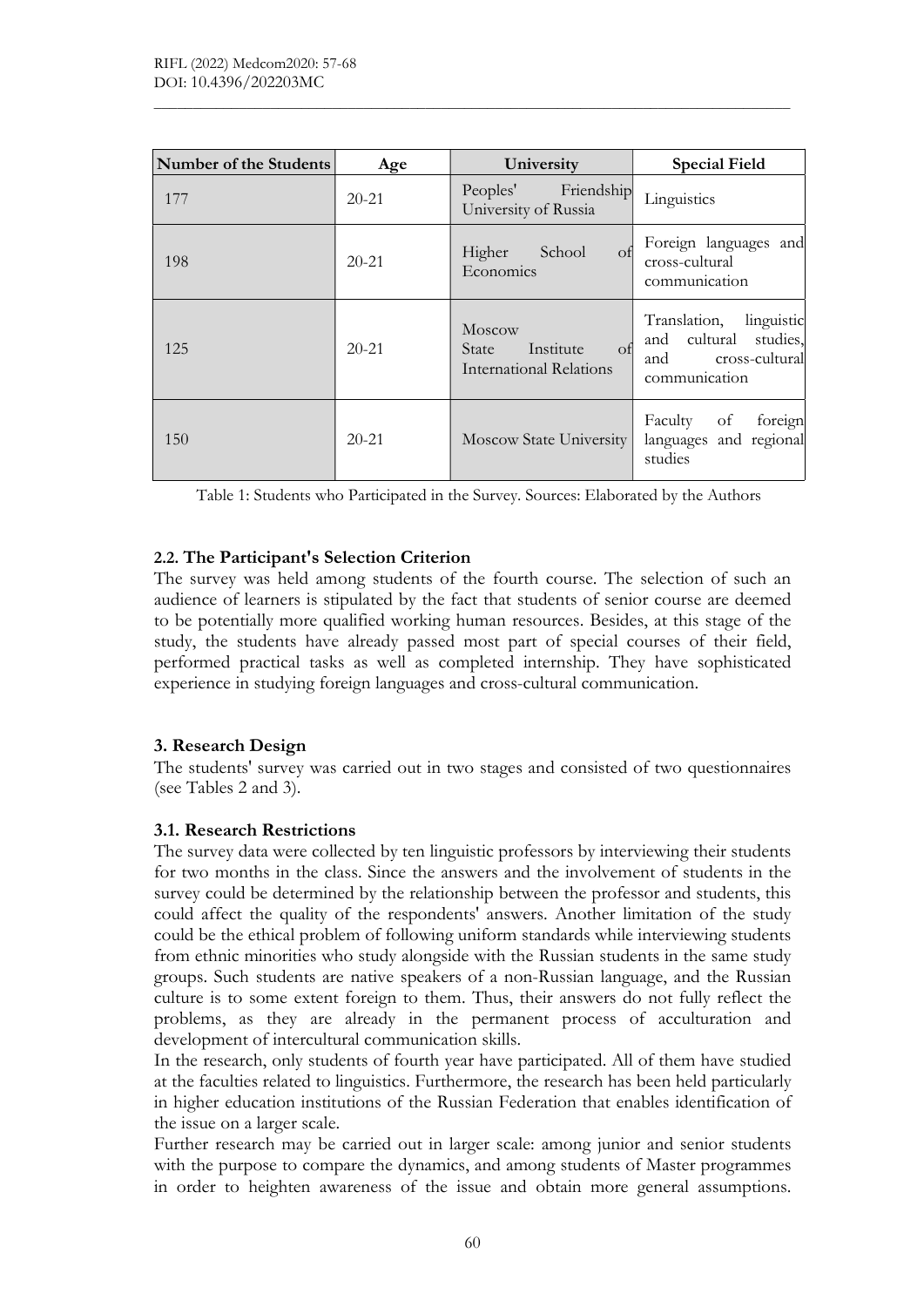Besides, similar researches may be conducted at other faculties where the aspect of intercultural cooperation is of concern (for example, at the faculties of international affairs).

| Questions                                                                                                                                                                                                                                                          | Options of answer                            |  |
|--------------------------------------------------------------------------------------------------------------------------------------------------------------------------------------------------------------------------------------------------------------------|----------------------------------------------|--|
| know<br>the<br>Do<br>meaning<br>1.<br>you<br>Οt<br>"communication competence"?                                                                                                                                                                                     | Yes, no, difficult to answer.                |  |
| 2. Do you know the meaning of "cross-<br>cultural communication"?                                                                                                                                                                                                  | Yes, no, difficult to answer.                |  |
| 3. Do you understand the difference between<br>communication<br>competence<br>and<br>cross-<br>cultural communication?                                                                                                                                             | Yes, no, difficult to answer.                |  |
| 4. Do you think that without proper cross-<br>cultural competence it is impossible to have<br>entire cooperation with the representative of<br>other culture?                                                                                                      | Yes, no, difficult to answer.                |  |
| 5. Is it important to have knowledge of cross-<br>cultural communication upon studying<br>a<br>foreign language?                                                                                                                                                   | Important, unimportant, difficult to answer. |  |
| 6. Do you think whether the information<br>countries<br>of<br>studied<br>about<br>languages<br>stipulated in school manuals and instructions<br>of higher education institutions is enough?                                                                        | Yes, no, not always.                         |  |
| 7. Does your education institution provide<br>additional information referred to the culture<br>of the countries of the studied languages?                                                                                                                         | Yes (write down what institution), no.       |  |
| 8. Does the methodology of your professors<br>improve your awareness in the area of cross-<br>cultural communication?                                                                                                                                              | Yes, no, difficult to answer.                |  |
| 9. Do you think that it is impossible to reach<br>appropriate<br>level<br>of<br>cross-cultural<br>the<br>competence only in the higher education<br>institutions (that is, it is necessary to<br>communicate with international<br>students,<br>travelling, etc.)? | Yes, no, difficult to answer.                |  |
| 10. Is there online forum in your university on<br>languages<br>which<br>foreign<br>allows<br>communicating with other students as well as<br>with international students?                                                                                         | Yes, no.                                     |  |

Table 2: Questionnaire: Cross-Cultural Communication

Based on the obtained results it is possible to draw up further recommendations on elimination of detected flaws in the area of cross-cultural communication. Further developments may be used both by professors in Russian and in foreign higher education institutions aiming at creation of its own methodology as well as for preparation of lessons, that is, in its turn, to influence the efficiency of the education.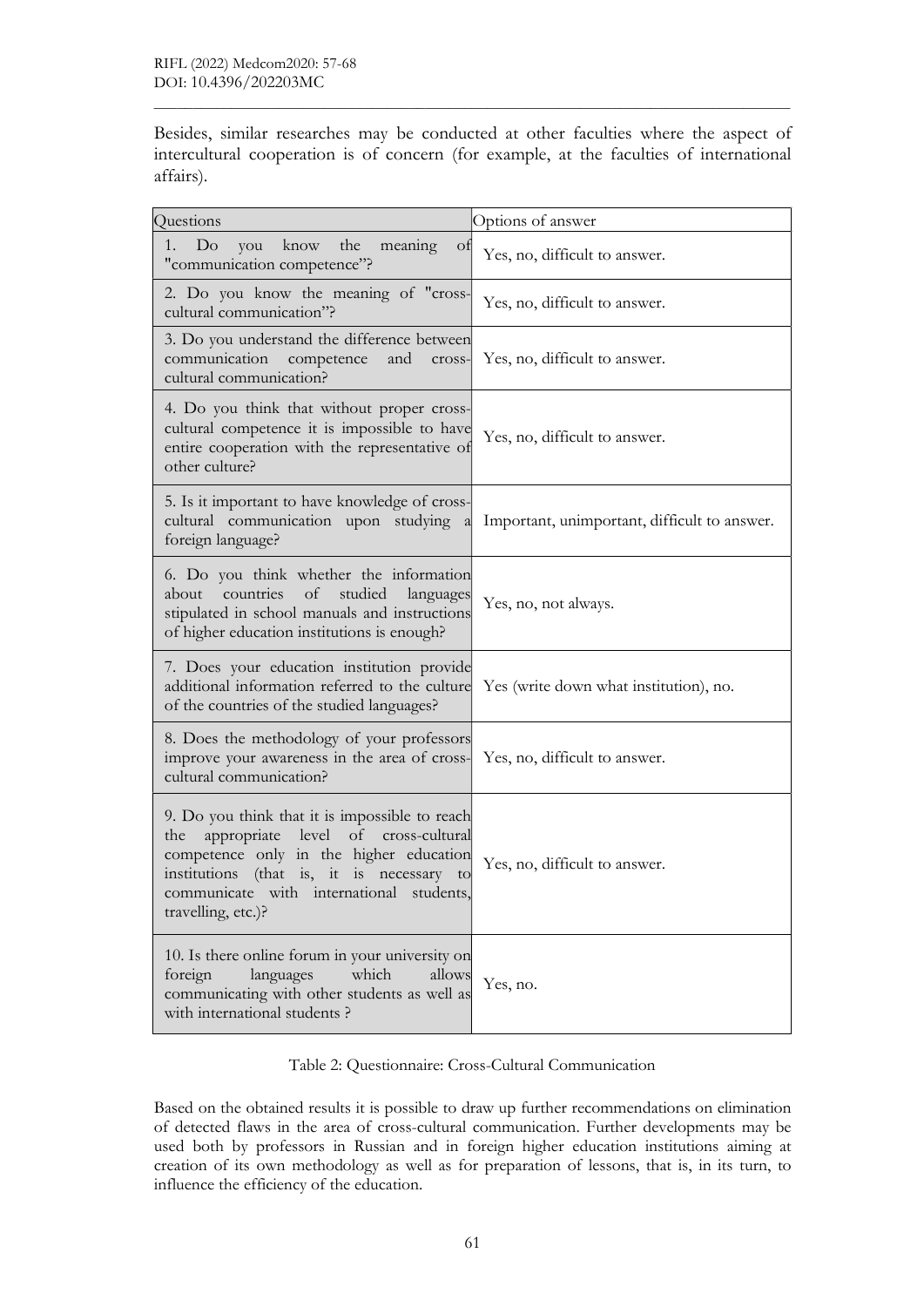| <b>Question</b>                                                                                                                                                         | <b>Options of answer</b> |
|-------------------------------------------------------------------------------------------------------------------------------------------------------------------------|--------------------------|
| 1. Do you have friends from other foreign<br>countries?                                                                                                                 | Yes, no.                 |
| 2. Have you ever travelled abroad?                                                                                                                                      | Yes, no.                 |
| 3. Have you ever participated in any international<br>event that makes the conversation with Yes, no.<br>international students possible?                               |                          |
| 4. Have you ever participated in the student<br>exchange program that enables to study a language, Yes, no.<br>living in the family abroad?                             |                          |
| 5. Could you say that preliminary intercultural<br>experience has positively influenced your academic Yes, no, difficult to answer.<br>activity and cultural awareness? |                          |

Table 3: Survey on Students' Involvement into Cross-Cultural Communication

The analysis of the research data was performed in the system STATISTICA. The software was developed exclusively for analysis and visualisation of the data on the basis of Windows. Possible measurement error in survey data, while processing respondents' answers, might be no more than 7%. Approximately 30 questionnaires were filled in, but not of an adequate quality (some respondents had failed to answer all questions of the questionnaire or chose more than one option of answer).

#### 4. Results

In the first part of the research, the majority of full-time students (93%) have stated that they can easily explain the concepts of communicative and cross-cultural competences. Moreover, 85% of the students are capable of differing these concepts that also testify for positive results of teaching foreign languages. These indices are very positive and demonstrate the overall positive tendency in terms of awareness of the specified issue. Therefore, the following outcomes show the positive dynamics: 86% of the students have pointed out the significance of cross-cultural competence in studying foreign languages. The same share of the students has agreed that intercultural knowledge is essential in achieving the necessary level of communication with foreigners. The students are aware of cross-cultural communication's importance in the context of studying a foreign language.

60% of the respondents have stated that manuals of school and higher education institutions lack sufficient information about cultures of other countries. Whilst such information is necessary for the formation of cross-cultural competence, the conclusion is that the information stipulated in education manuals is poorly researched and cannot be used for achieving the proper level of cross-cultural competence.

However, it should be noted that over 80% of the students have stated that their education institution provides supplementary materials allowing them to acquire knowledge about culture of the countries of the studied languages. In this respect, the respondents were proposed to identify what specific materials have been provided by the institution. On Figure 1 the most frequently used options are presented.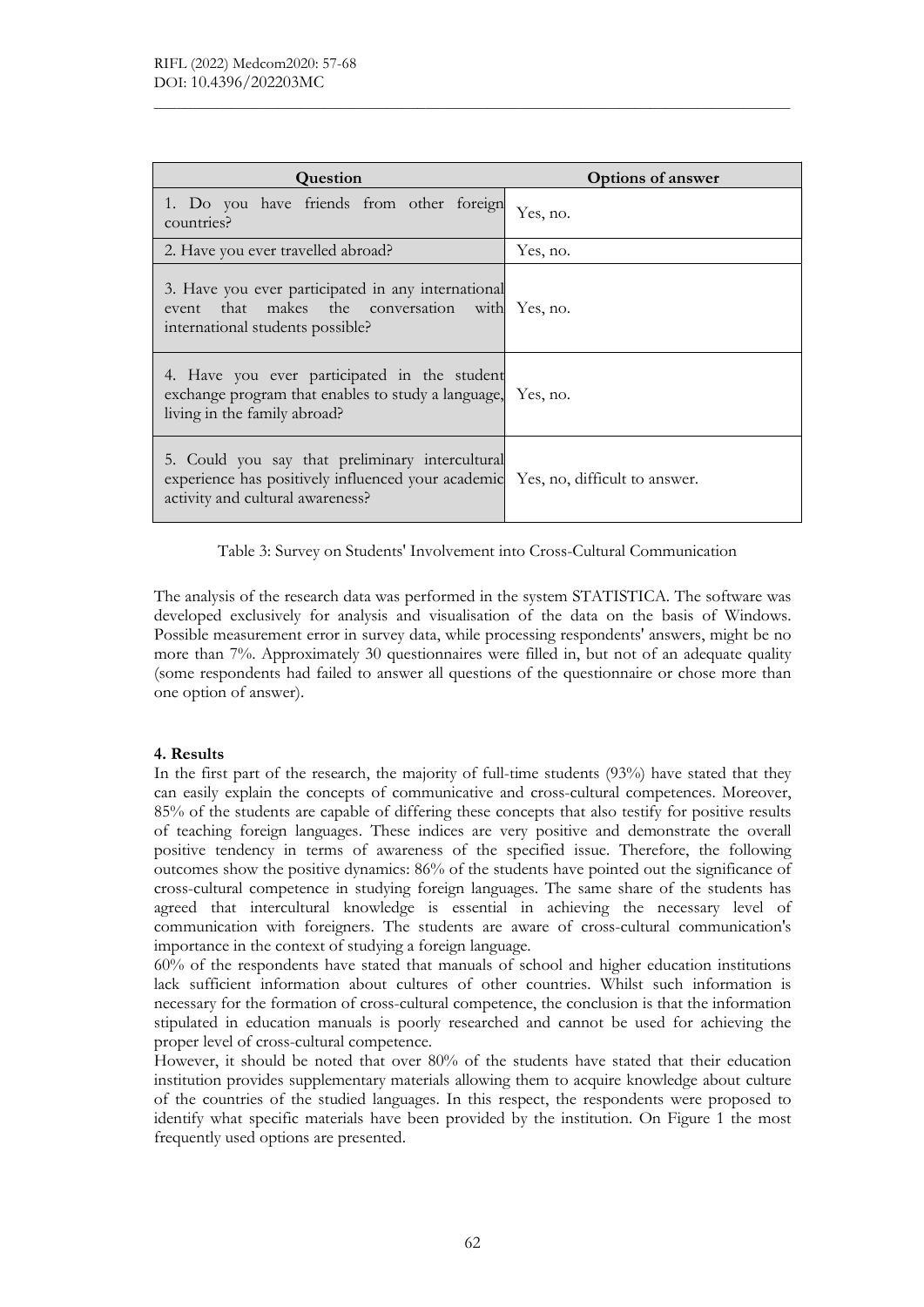



The majority of the students under the survey (91%) have stated that the knowledge of cross- cultural communication, obtained within the programme of education institution, is not sufficient and that real experience in cross- cultural communication is needed. The students are not only aware of the importance of high cross-cultural competence as a whole but understand that for its development, there should be due conditions of real cross-cultural communication in place.

Only 37% of the students have pointed out that based on the online forums created in their universities it would be possible to cooperate, exchange information, and participate in discussions with other students, including the international ones.

Due to the outcomes of the first survey, it can be suggested that the students from specified higher education institutions are fully aware of the importance of cross-cultural communication for studying foreign languages as well as for making up a dialogue with representatives of other cultures. Therefore, it is acknowledged that the information received by the students is not sufficient for achieving the necessary level of crosscultural competence because of the lack of real communication within other culture.

Based on the data of the second survey, the number of students who have at least one international student as a friend significantly exceeds the number of those who have no such friends (83% against 17%). Ever since the extention of internet and promotion of cheaper and simple schemes of travelling have made intercultural contacts more popular.

In reference to the second question, the descriptive data have shown that trips to other countries are not popular among the students of higher education institutions of the Russian Federation. The ratio of those who were abroad compared to those who were not stands at: 53% and 47%.

Almost half of the participants (47%) have never been to other countries where they could take part in intercultural cooperation. It testifies that most Russian students do not participate directly in intercultural contacts. Such a situation can influence negatively the education of the students as it is deemed that practical intercultural experience is hugely important for strengthening cross-cultural competence of the students (Alred & Byram 2003).

The following question is aimed at the analysis of the intercultural experience of the students by assessing their participation in international events. According to the obtained data almost half of the students (52%) have never participated in international events in their country or abroad. Such situation may be considered as unfavourable for acquiring intercultural awareness, improving knowledge and skills of the students.

It is assumed that only 7% of students have ever taken part in exchange programmes. Thus, only a few Russian students have had relevant experience of immersion into another culture.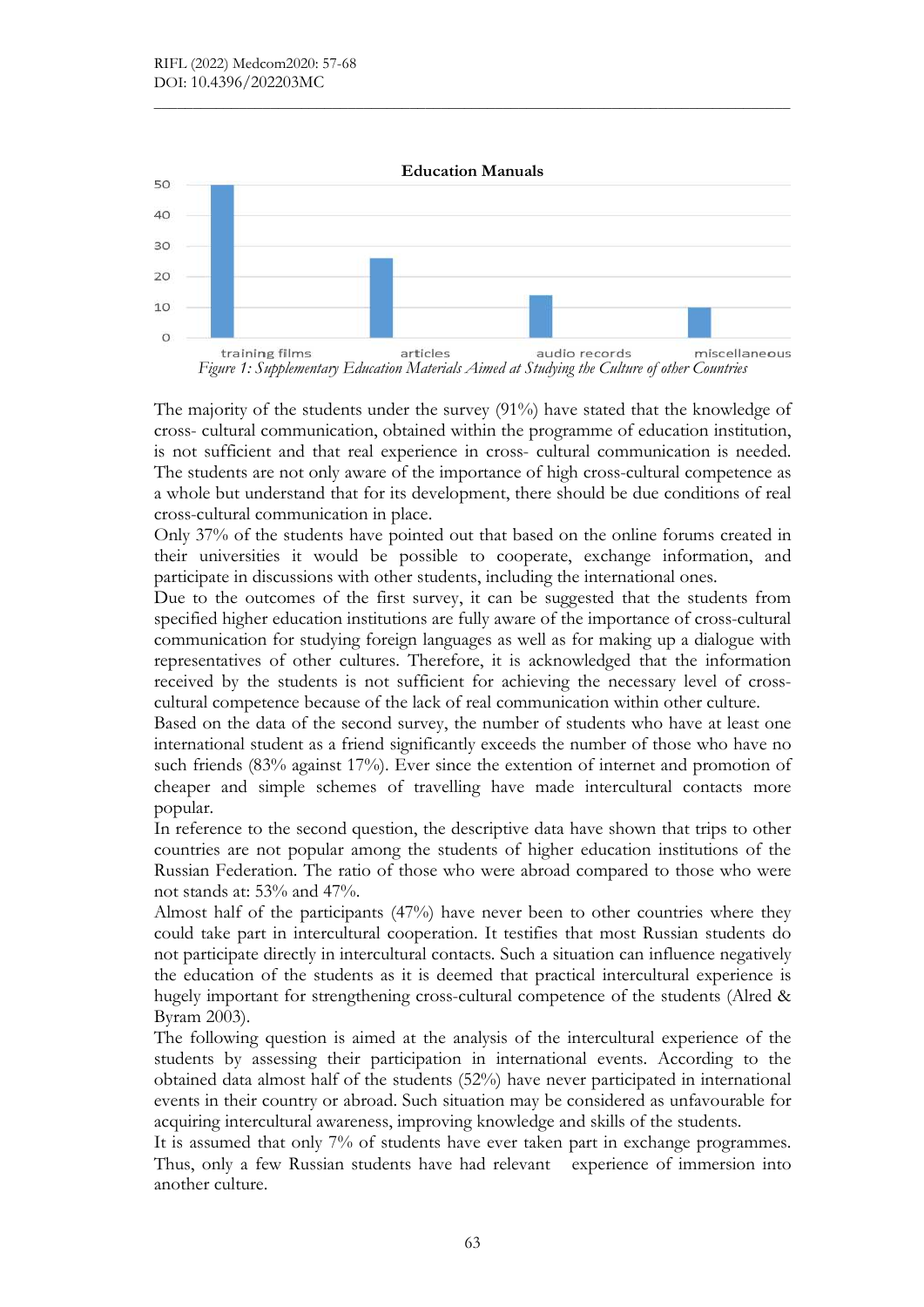The above-mentioned analysis demonstrates that the Russian students studying at higher education institutions do not often have intercultural contacts during the education time. Nevertheless, 83% of the students have foreign friends, 53% have travelled abroad, and 48% have attended intercultural events. The conclusion is that higher education institutions need to extend the system of academic flexibility programmes allowing the students to go abroad and gain direct intercultural experience. The cross-cultural competence should incorporate concise goals and approaches if higher education institutions tend their activities towards the preparation of their graduates for obtaining education in the conditions of globalisation (Block & Cameron 2002).

Summing up those above, the issue stipulated in research is considered in many aspects. It is supposed that the content of educational programmes does not fully cover the necessary level of development of cross-cultural competence among students as well as sufficient experience of real cross-cultural communication, which is necessary for studying a language within new social and cultural environment. The issue still requires a systematic approach.

### 4.1. Strategies and Methods of Developing Cross- Cultural Competence among **Students**

The development strategy should be clearly planned both by professors and students. First of all, students themselves have to be aware of the reason why cross-cultural competence is so necessary, what is a practical value of obtained information. Moreover, the students should definitely understand how they can make use of received knowledge for their career development.

# 4.2. The Key Role of a Professor

A professor in the educational process might influence positively the formation of cross- cultural and due language competences. One of the methods of raising specified competences is discussion that can be applied for lectures and, besides, requires a high level of knowing the studied language. For certain lectures, professor can prepare the theme which incorporates any cultural information that students are proposed to discuss. In this case there will be not only extension of background knowledge about certain culture but also the improvement in studying a language, communicative competence, development of the skill to participate in discussions and critical thinking.

### 4.3. Additional Information Sources

Based on research results, the students of the Russian higher education institutions think that education manuals do not provide adequate information that is necessary for the development of cross-cultural competence. Moreover, the survey has shown that the majority of students still receive supplementary materials which help to get sufficient information which may be considered as a definite practical skill.

# 4.4. Online Forums for Communication with Foreign Students

Online forums are effective and convenient online education tools allowing students to exchange cultural information and increase their level of acquiring a foreign language. Creation and maintenance of such a platform are entirely under responsibility of the administration of the university as the process requires certain tangible expenses. In addition, for its creation those professors and methodologists should be engaged, who can provide definite useful recommendations. Discussion forums allow students to develop their languages capabilities and exchange cultural experience.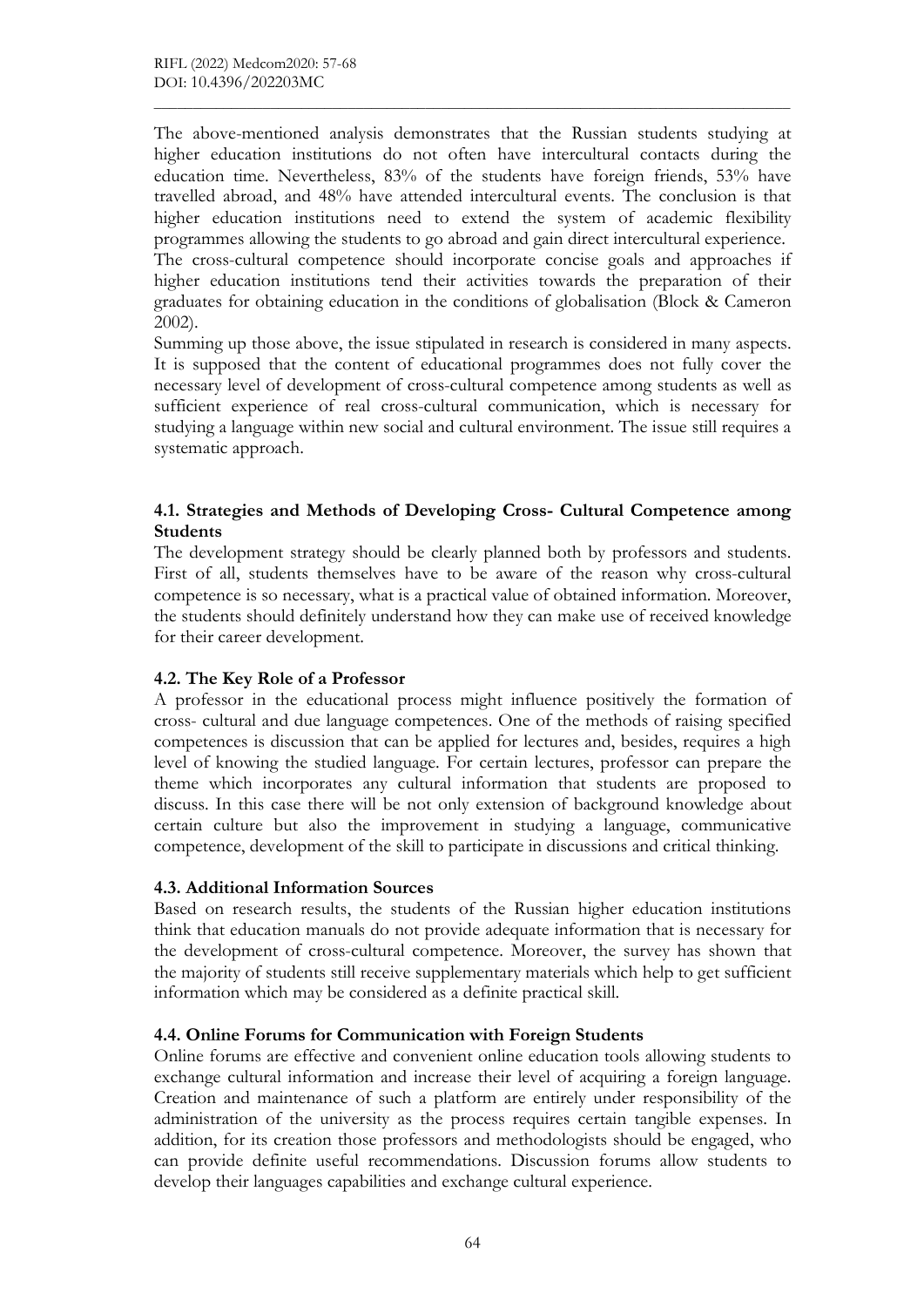### 4.5. The Organisation of Participation in International Events and Exchange Programmes

One of the effective ways of increasing the level of cross-cultural competence within the native country can be considered participation in international events. Such events allow students not only to increase the level of language knowledge and cooperate with representatives of other cultures but also to learn how to collaborate with them on a business level. In this regard, the university's administration should ensure the participation of students in international events and as far as possible to hold such events within the educational institution.

#### 5. Discussion

One of the key aims of the research was to examine the issues and strategies of formation of language competence in cross-cultural communication. Similar research was carried out in Turkey at Kadir Has University (Aba 2016; 2017). Unlike the present research, the survey at Kadir Has University was conducted among students of the firstfourth years of study. The research was aimed at clarifying whether the level of crosscultural competence depends on the age and the year of education.

Data were collected with the help of a combined questionnaire form. The form consisted of two parts. For calculations of results Pearson's chi-squared test was selected in the programme SPSS. Hence, as in contrary to Russian students, the large ratio of Turkish students have at least one foreign friend but lower ratio of those who can travel abroad. It is worth to point out that the data concerning students of different education years do not crucially differ. It can be concluded that intercultural experience does not depend on the student's age.

For the second part of the survey, the questions related to the motivation of the students in regards to academic flexibility were covered. At the beginning the students were asked to define whether they wish to join the program of academic exchange such as Erasmus with the purpose of going abroad for further education. It was supposed that the students who have had many intercultural contacts were far more eager to travel abroad with the purpose to continue the study. In addition, the survey was also conducted to identify the relationship between the motivation in terms of academic flexibility and intercultural experience.

Both surveys demonstrated the existence of the significant relationship between the motivation for academic flexibility and presence of foreign friends. Otherwise stated, the presence of foreign friends had a positive impact on the readiness of the students to continue the study in a new culture and country. Travelling abroad, however, did not show a critical relationship with the motivation for academic flexibility. Therefore, it can be summarised that the existence of personal relationships impacts the desire to acquire intercultural experience. This observation is similar to the findings made by Field (2013). As students of the majority of the countries do not acquire intercultural experience directly in their academic life, the education institutions should pay special attention to the extension of intercultural contacts, which have a strong positive impact on crosscultural competence (Roy, 2006). According to the above-mentioned results, the crosscultural competence should not be taken for granted, as long as it is an acquired factor, which indeed needs to be developed and improved (Deardorff 2006; 2010).

### 6. Conclusion

The surveys have demonstrated that most of the students understand and use the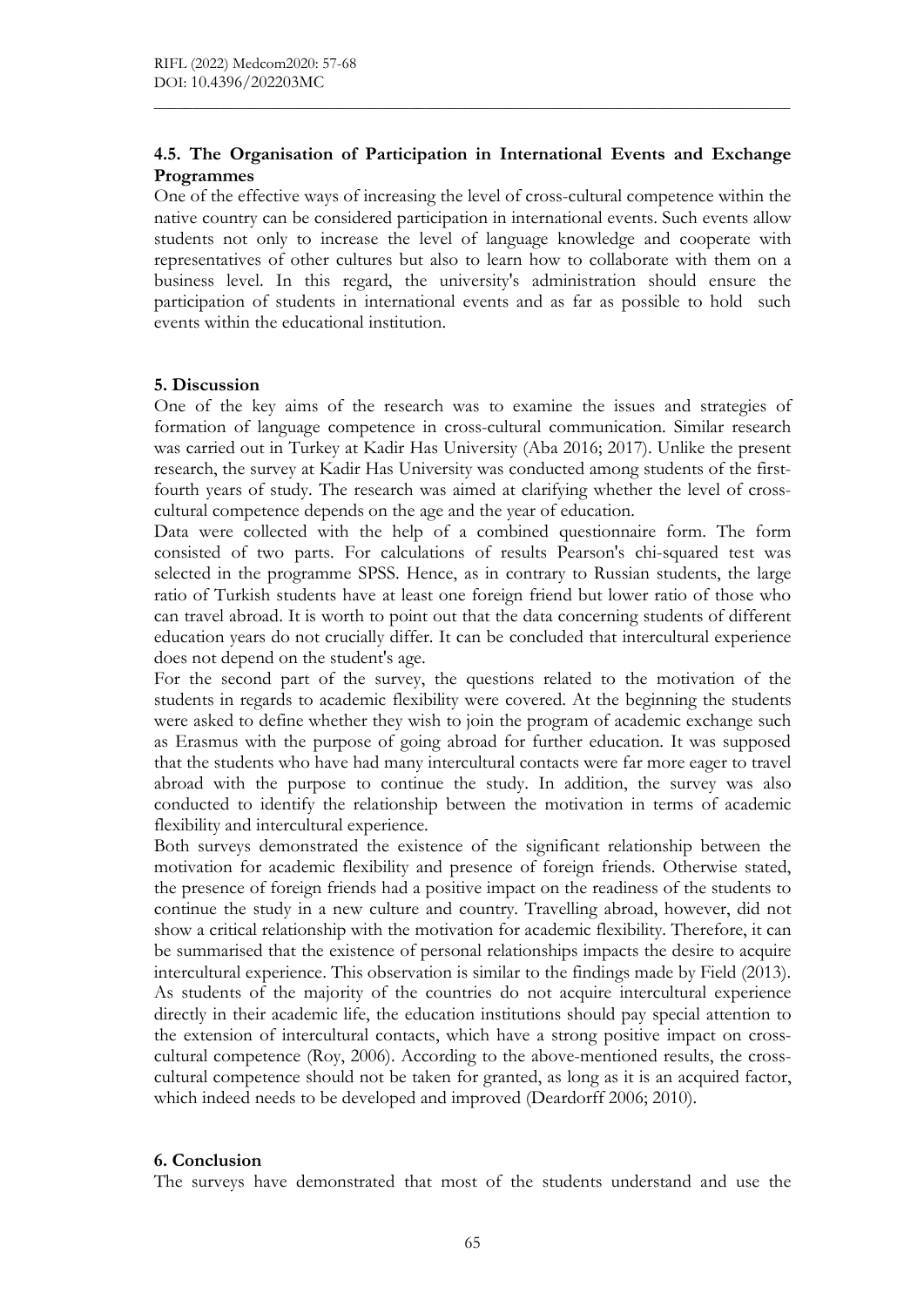concepts "language competence" and "cross-cultural competence". They also perceive the importance of international communication. In the framework of the research, it was also found out that it is rather challenging to obtain a sufficient cross-cultural competence within one educational institution. As in this case, students cannot be directly engaged in cross-cultural communication.

In order to solve the above-mentioned issues, it is necessary to provide students with supplementary training materials and programmes aimed at acquiring knowledge about countries of the studied languages. The university's administration should pay due attention to the organisation of the relevant online environment for students where they communicate with international students as well as revise the materials. The latter will allow improving cross-cultural competence and the level of the studied language. Participation in various international exchange programmes and international educational events enables students to immerse fully into another culture.

Best practices and outcomes of the present article may, in future be of great help for Russian universities and also for other countries with the purpose of studying crosscultural competence within establishing international dialogue. This research can be valuable for the activities of professors and scientists of those faculties where crosscultural communication plays a crucial role, for example, faculties of international affairs.

### References

Aba, Diler (2015), «Towards a cross-cultural communication competence tool for academic mobility purposes», in Journal of Cross-cultural communication, 39, n. 6.

Aba, Diler (2016), «Addressing intercultural experience and academic mobility in higher education», in Journal of Cross-cultural communication Research, 45, n. 6, pp. 487-502. doi: 10.1080/17475759.2016.1236032

Akizhanova, Diana M., Zharkynbekova, Sholpan K., Satenova, S. K. (2018), «The Zipf's law and other ways of identifying culture-specific linguistics units», in Space and Culture, India, 6, n. 2, pp. 78-93, Doi: 10.20896/saci.v6i2.363

Alred, Geof, Byram, Michael (2003), Intercultural experience and education, Multilingual Matters Ltd.Clevedon.

Baraldi, Claudio (2006), «New forms of cross-cultural communication in a globalised world», in *International Communication Gazette*, 68, n. 1, pp. 53-69. doi: 10.1177/1748048506060115

Barker, Gina G. (2016), «Cross-cultural perspectives on cross-cultural communication competence», in Journal of Cross-cultural communication Research, 45, n.1, pp. 13-30. doi: 10.1080/17475759.2015.1104376

Barrett, Martyn (2013), Intercultural competence: A distinctive hallmark of interculturalism, in Barret Marty, edited by, Interculturalism and multiculturalism: Similarities and differences,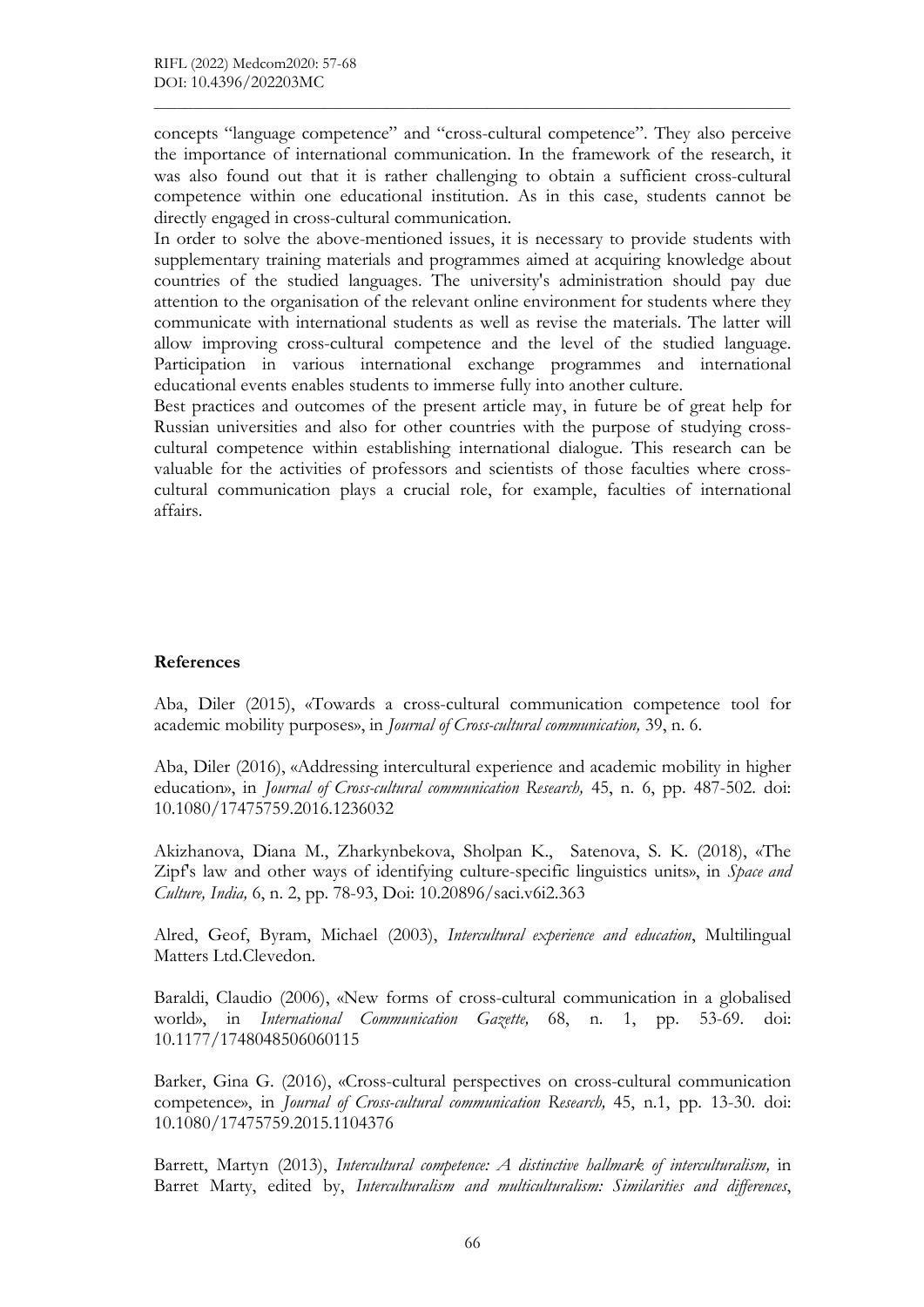#### Council of Europe Publishing, Strasbourg.

Cameron, Deborah (2002), Globalisation and the teaching of "communication skills", in Block David and Cameron Deborah, edited by, Globalisation and language teaching, Routledge, London.

Celce-Murcia, Marianne (2008), Rethinking the role of communicative competence in language teaching, in Alcón Soler Eva and Pilar Safont Jordà, edited by, Intercultural Language Use and Language learning, Springer, Dordrecht, Doi: 10.1007/978-1- 4020-5639- 0\_3

Chamot, Anna Uhl (2004), «Issues in language learning strategy research and teaching», in Electronic Journal of foreign language teaching, 1, n. 1, pp. 14-26.

Chen, Guo Ming (2011), «An introduction to key concepts in understanding the Chinese: Harmony as the foundation of Chinese communication», in *China Media* Research, 7, n. 4, pp. 1-12.

Deardorff, Darla K. (2006), «Identification and assessment of intercultural competence as a student outcome of internationalization», in Journal of studies in international education, 10, n. 3, pp. 241-266. Doi: 10.1177/1028315306287002

Deardorff, Darla K. (2010), Intercultural competence in higher education and intercultural dialogue, in Bergan Sjiur and van't Land Hilligje edited by, Speaking across borders: The role of higher education in furthering intercultural dialogue, Council of Europe, Strasbourg.

Fahrutdinova, Rezida, A., Yarmakeev, Iskander E., Fakhrutdinov, Rifat R. (2014), «The Formation of Students' Foreign Language Communicative Competence during the Learning Process of the English Language through Interactive Learning Technologies (The Study on the Basis of Kazan Federal University)», in English Language Teaching, 7, n. 12, pp. 36-46.

Field, Andy (2013), *Discovering statistics using IBM SPSS statistics*, Sage, Los Angeles, CA.

Gudykunst, William B., Lee, Carmen M., Nishida, Tsukasa, Ogawa, Naoto, (2005), Theorizing about intercultural communication. An Introduction, in Gudykunst William B, edited by, Theorizing about Intercultural Communication, Sage Publications, Thousand Oaks, CA.

Kiynova, Z. K. K., Sansyzbayeva, S. K., Akhmetzhanova, A. I., Mussabekova, U. E., Muratbayeva, I. S. (2018), «Kazakhstan realities in the perception of representatives of American ethnolinguoculture», in Space and Culture, India, 6, n. 3, pp.71-81, Doi: 10.20896/saci.v6i3.370

Koester, Jolene, Lustig, Myron W. (2012), Intercultural competence: Interpersonal communication across cultures, Pearson Prentice Hall.

Lantz-Deaton, Caprice (2017), «Internationalisation and the development of students' intercultural competence», in Teaching in Higher Education, 22, n. 5, pp. 532-550. Doi: 10.1080/13562517.2016.1273209

Lee, Chien Kuo (2010), «An overview of language learning strategies», in Annual Review of Education, Communication  $\mathcal O$  Language Sciences, 7, pp.132-152.